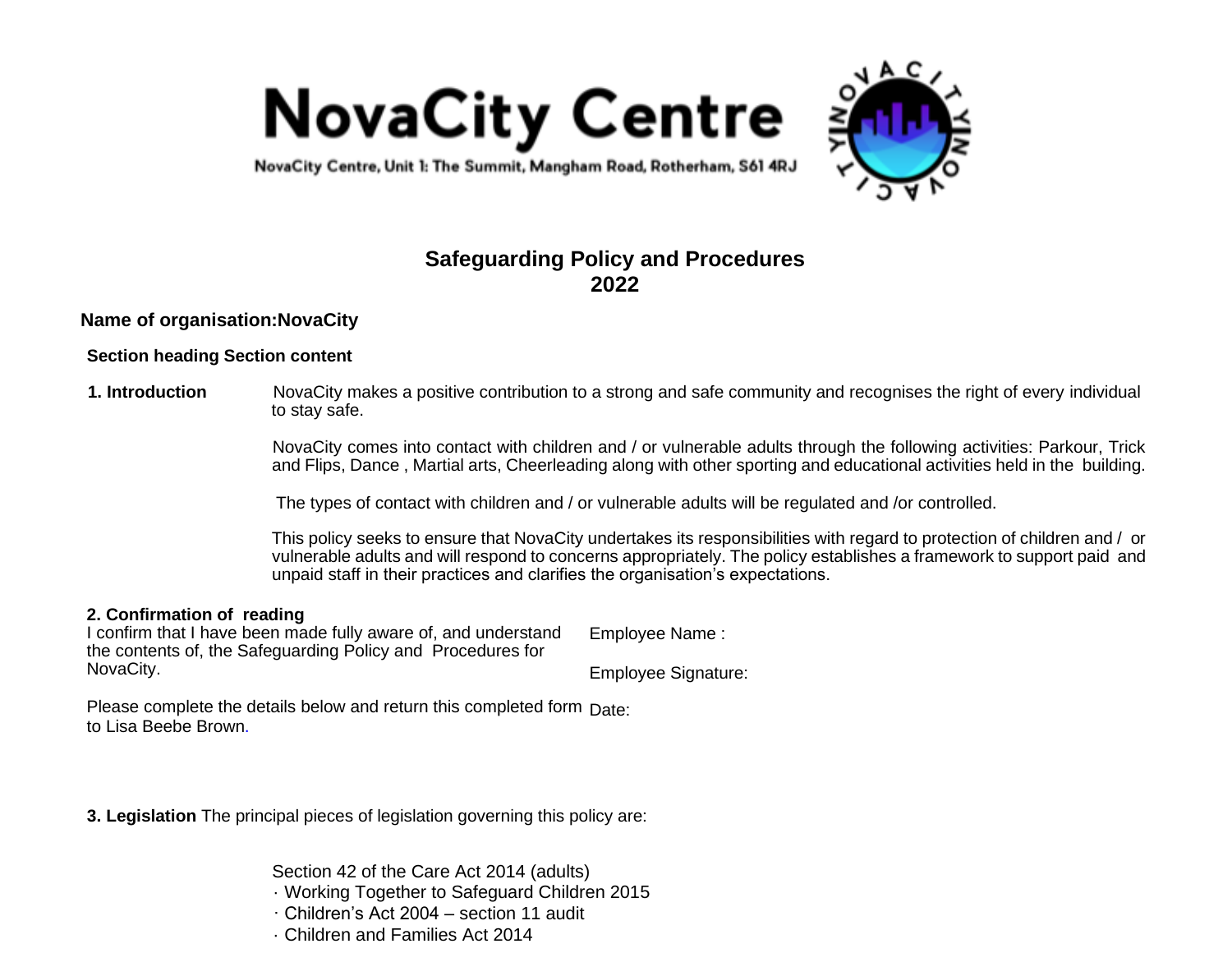**4. Definitions** Safeguarding is about embedding practices throughout the organisation to ensure the protection of children and / or vulnerable adults wherever possible. In contrast, child and adult protection is about responding to circumstances that arise.

> Abuse is a selfish act of oppression and injustice, exploitation and manipulation of power by those in a position of authority. This can be caused by those inflicting harm or those who fail to act to prevent harm. Abuse is not restricted to any socio-economic group, gender or culture.

It can take a number of forms, including the following:

- Physical abuse
- Sexual abuse
- Emotional abuse
- Bullying
- Neglect
- Financial (or material) abuse

Definition: "*A child is anyone who has not yet reached their 18th birthday. 'Children' therefore means 'children and young people' throughout. The fact that a child has reached 16 years of age, is living independently or is in further education, is a member of the armed forces, is in hospital or in custody in the secure estate for children and young people, does not change his or her status or entitlement to services or protection under the Children Act 2004."* (Working Together to Safeguard Children 2015).

### Definition of Vulnerable Adults

A vulnerable adult is a person aged 18 years or over who may be unable to take care of themselves or protect themselves from harm or from being exploited.

This **may** include a person who:

- Is elderly and frail
- Has a mental illness including dementia
- Has a physical or sensory disability
- Has a learning disability
- Has a severe physical illness
- Is a substance misuser
- Is homeless

**5. Responsibilities All staff** (paid or unpaid) have responsibility to follow the guidance laid out in this policy and related policies, and to pass on any welfare concerns using the required procedures.

We expect all staff (paid or unpaid) to promote good practice by being an excellent role model, contribute to discussions about safeguarding and to positively involve people in developing safe practices.

### **Additional specific responsibilities**

Directors have responsibility to ensure:

The policy is in place and appropriate

• Sufficient resources (time and money) are allocated to ensure that the policy can be effectively implemented

Management have responsibility to ensure:

• The policy is accessible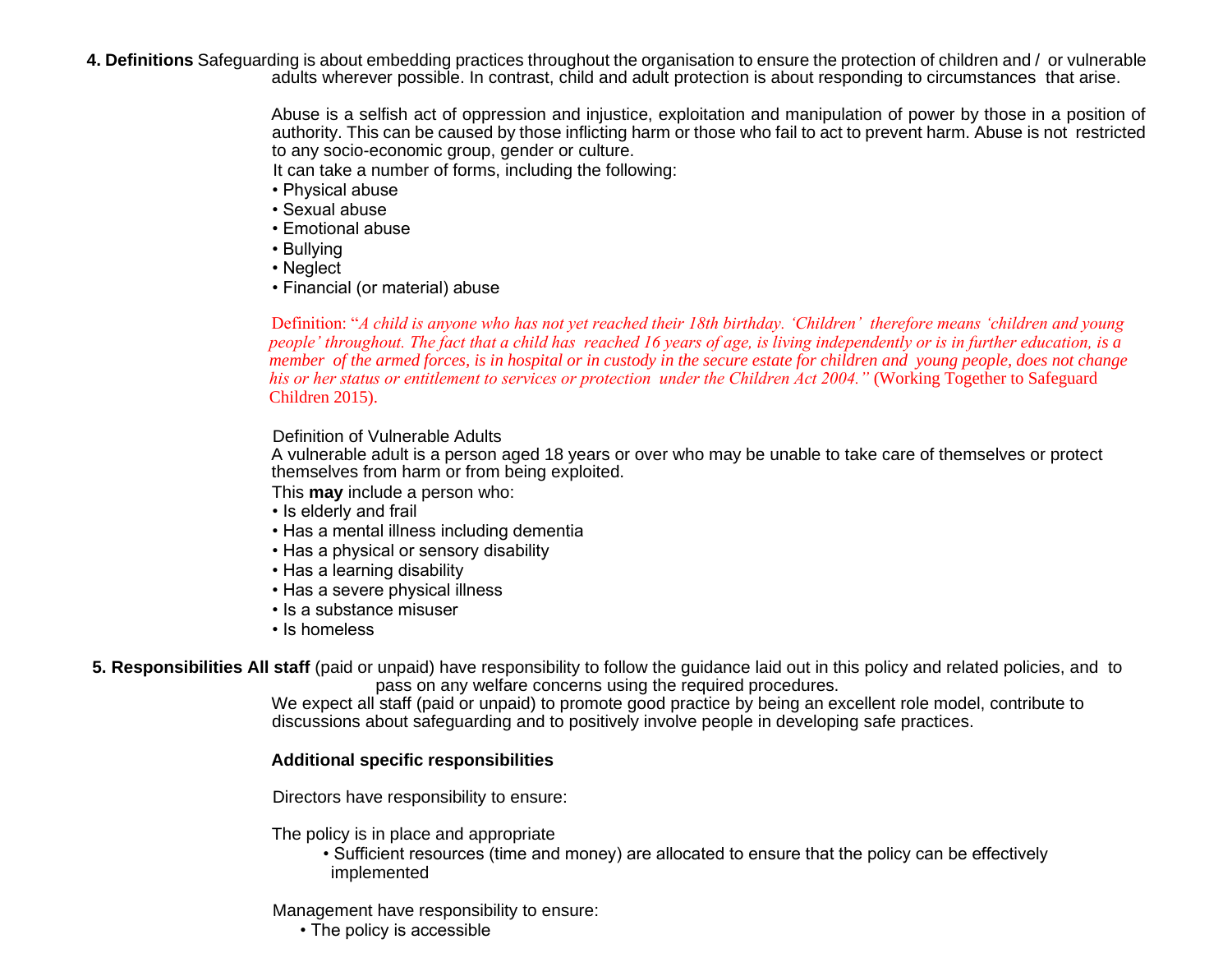- The policy is implemented
- The policy is monitored and reviewed
- Liaison with and monitoring the Designated Senior Manager work

The Designated Senior Manager /lead officer is Lisa Beebe Brown.

This person's responsibilities are:

- Promoting the welfare of children and vulnerable adults
	- Ensure staff (paid and unpaid) have access to appropriate training/information
	- Receive staff concerns about safeguarding and respond to all seriously, swiftly and appropriately
- Keep up to date with local arrangements for safeguarding and DBS
	- Develop and maintain effective links with relevant agencies.
- Take forward concerns about responses

## **6. Implementation Stages**

The scope of this Safeguarding Policy is broad ranging and in practice, it will be implemented via a range of policies and procedures within the organisation. These include:

organisation

• Grievance and disciplinary procedures – to address breaches of procedures/ policies • Health and Safety policy, including lone working procedures, mitigating risk to staff and clients • Equal Opportunities policy– ensuring safeguarding procedures are in line with this policy, in particular around

discriminatory abuse and ensuring that the safeguarding policy and procedures are not discriminatory • Data protection (how records are stored and access to those records)

• Confidentiality (or limited confidentiality policy) ensuring that service users are aware of your duty to disclose • Staff induction

• Staff training

## **Safe recruitment**

NovaCity ensures safe recruitment through the following processes:

• Providing the following safeguarding statement in recruitment adverts or application details –'recruitment is done in line with safe recruitment practices.'

• Job or role descriptions for all roles involving contact with children and / or vulnerable adults will contain reference to safeguarding responsibilities.

• There are person specifications for roles which contain a statement on core competency with regard to child/ vulnerable adult protection/ safeguarding

• Shortlisting is based on formal application processes/forms and on provision of CVs • Interviews are conducted according to equal opportunity principles and interview questions are based on the

relevant job description and person specification

• Whistleblowing –ability to inform on other staff/ practices within the sufficient. It is a criminal offence for individuals barred by the DBS to • DBS checks will be conducted for specific roles for all staff (paid or unpaid) working with children and vulnerable adults. Portable/ carry over DBS checks from another employer will not be deemed to be work or apply to work with children or vulnerable adults in a wide range of posts.

• No formal job offers are made until after checks for suitability are completed (including DBS and 2 references). (You may wish to add in a qualifier about measures in place for exceptional and justifiable circumstances where employment/ role could commence prior to DBS clearance).

### **Disclosure and Barring Service Gap Management**

The organisation commits resources to providing Enhanced DBS checks on staff (paid or unpaid) whose roles involve contact with children and /or vulnerable adults.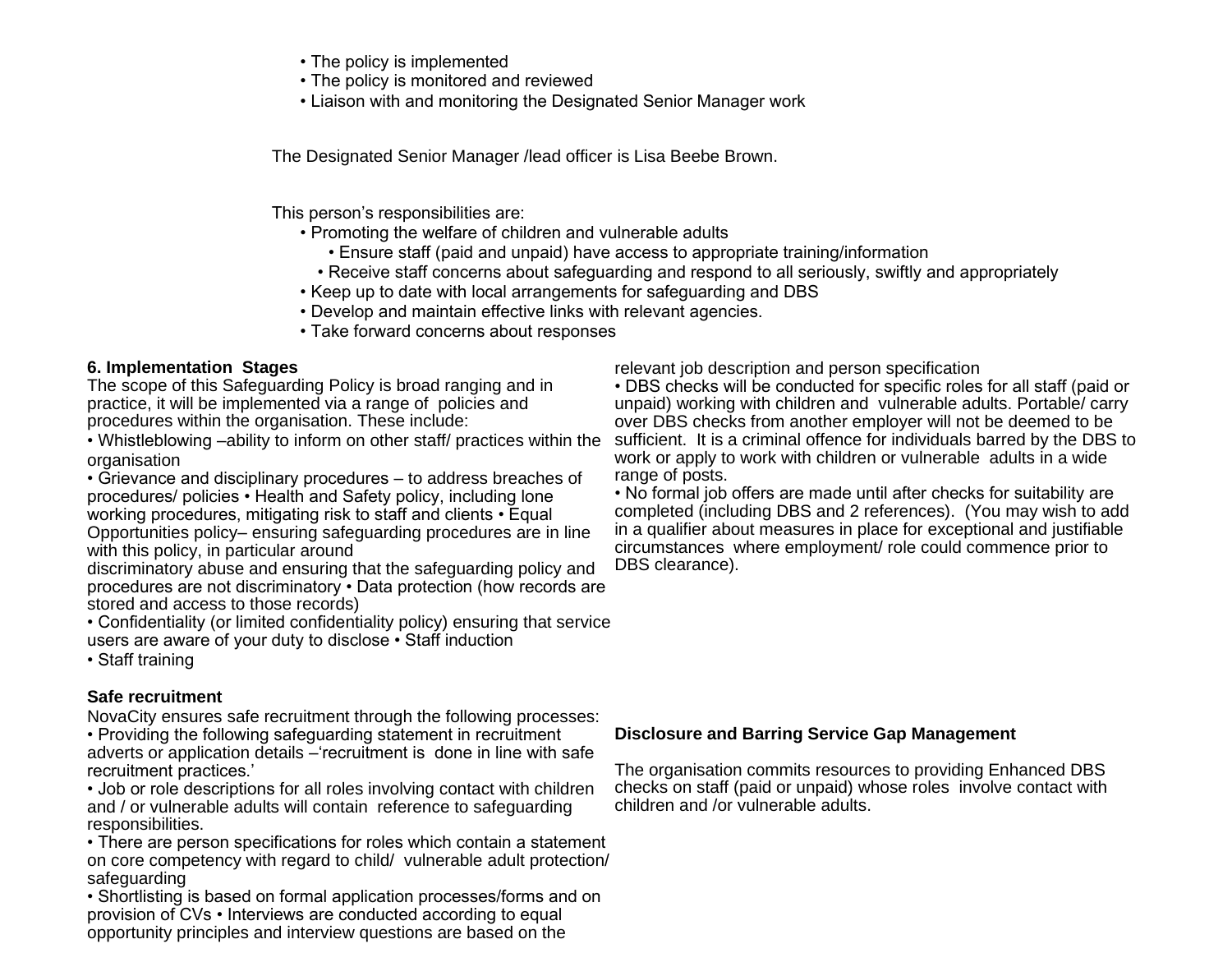#### **7. Communications training and support for staff**

NovaCity commits resources for induction, training of staff (paid and unpaid), effective communications and support mechanisms in relation to Safeguarding

### **Induction** will include

• Discussion of the Safeguarding Policy (and confirmation of understanding)

• Discussion of other relevant policies

• Ensure familiarity with reporting processes, the roles of line manager and Designated Senior Manager (and who acts in their absence)

• Initial training on safeguarding including: safe working practices, safe recruitment, understanding child protection and the guide for adult safeguarding

## **Training**

All staff who, through their role, are in contact with children and /or vulnerable adults will have access to safeguarding training at an appropriate level. Sources and types of training will include:

Safeguarding and Child protection training to appropriate levels CSE training E-safety Training

First aid Training

Courses offered through Rotherham LCSB and Voluntary Action Rotherham – Online resources may be used

## **Communications and discussion of safeguarding issues**

Commitment to the following communication methods will ensure effective communication of safeguarding issues and practice:

• team meetings

• One to one meetings (formal or informal),

# **Support**

We recognise that involvement in situations where there is risk or actual harm can be stressful for staff concerned. The mechanisms in • Accepting responsibility for any valuables on behalf of a client place to support staff include:

on the issues they have dealt with. • Seeking further support as appropriate e.g. access to counselling.

• Staff who have initiated protection concerns will be contacted by a manager within a certain timescale e.g. (1 week).

## **8. Professional boundaries**

Professional boundaries are what define the limits of a relationship between staff and a client. They are a set of standards we agree to uphold that allows this necessary and often close relationship to exist while ensuring the correct detachment is kept in place.

NovaCity expects staff to protect the professional integrity of themselves and the organisation. The following professional boundaries must be adhered to:

## • **Giving and receiving gifts from clients**:

• NovaCity Ltd does not allow paid or unpaid staff to give gifts to or receive gifts from clients. However, gifts may be provided by the organisation as part of a planned activity'.

## • **Staff contact with user groups.**

• Personal relationships between a member of staff (paid or unpaid) and a client who is a current service user is prohibited.

• Staff shall not engage in private non-business-related communication with a child (under 18) without parental consent and parental presence within the chat.

• The sharing of personal pictures of any kind as a form of communication is also not appropriate. Professional photos and videos provided by NovaCity staff during events and planned activities are allowed within this context. For example, a public performance or show reel type material.

• It is also prohibited to enter into a personal relationship with a person who has been a service user over the past 12 months.'

The following policies also contain guidance on staff (paid or unpaid) conduct:

- Use of abusive language
- Response to inappropriate behavior / language
- Use of punishment or chastisement
- Passing on service users' personal contact details
- Degree of accessibility to service users (e.g. not providing personal contact details) • Taking family members to a client's home
- Selling to or buying items from a service user

• Debriefing support for paid and unpaid staff so that they can reflect to service users • Personal relationships with a third party related to • Accepting money as a gift/ Borrowing money from or lending money or known to service users

• Accepting gifts/ rewards or hospitality from organisation as an inducement for either doing/ not doing something in their official capacity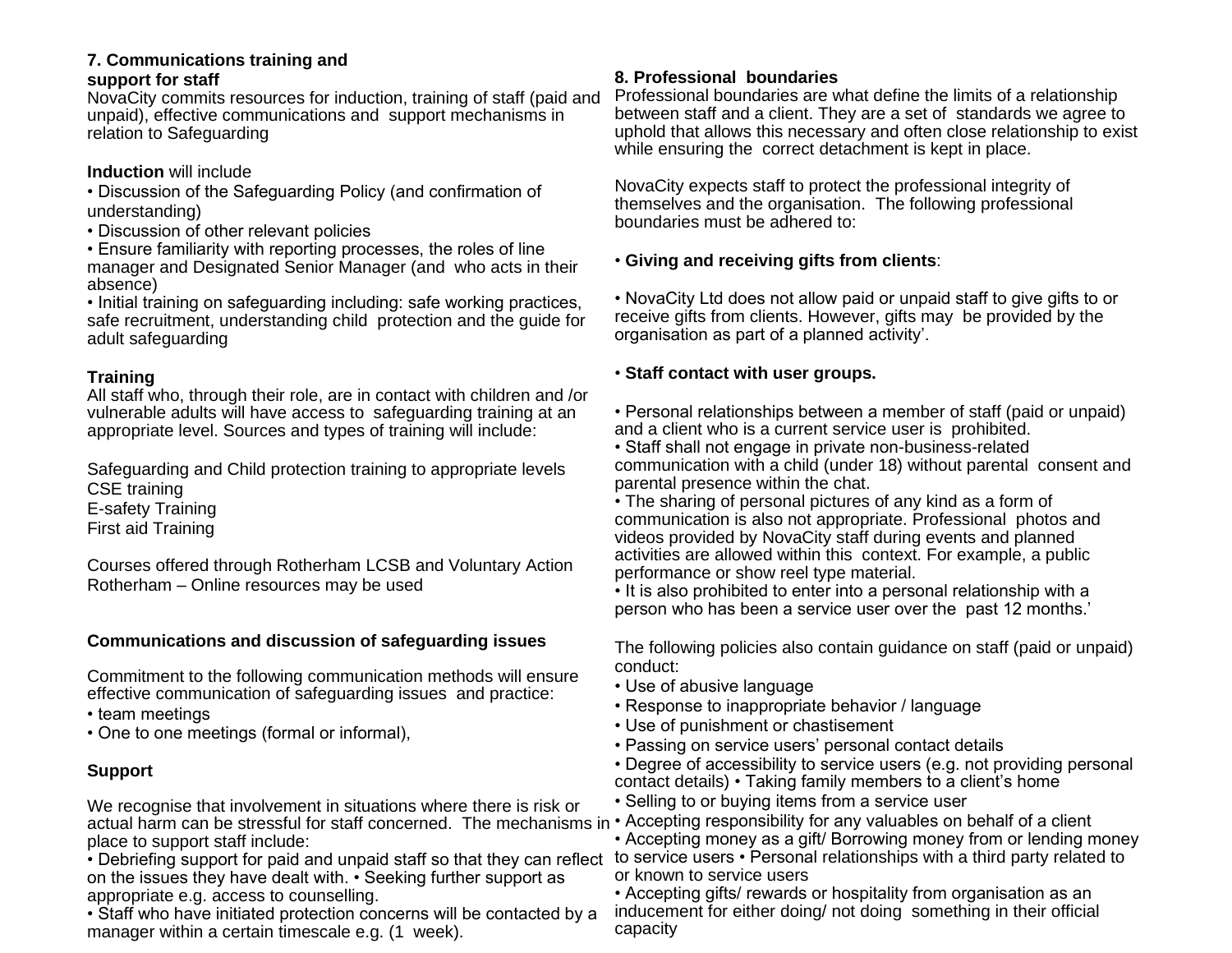• Cautious or avoidance of personal contact with clients If the professional boundaries and/or policies are breached this could result in disciplinary procedures or enactment of the allegation management procedures

**9. Reporting** The process outlined below details the stages involved in raising and reporting safeguarding concerns at NovaCity.

Communicate your concerns with your immediate manager

Seek medical attention for the vulnerable person if needed

Discuss with parents of child Or with vulnerable person.

Obtain permission to make referral if safe and appropriate

Refer the Rotherham safeguarding services for advice on how to proceeed

Ensure that feedback from the Local Authority is received and their response recorded

If the immediate manager is implicated, then refer to their line manager or peer.

#### **10. Allegations Management**

Second step- contact local authority for advice.

NovaCity recognises its duty to report concerns or allegations against Third step – follow the advice provided its staff (paid or unpaid) within the organisation or by a professional from another organisation.

The process for raising and dealing with allegations is as follows:

First step: Any member of staff (paid or unpaid) from NovaCity is required to report any concerns in the first instance to their line manager/ safeguarding manager/ peer. A written record of the concern will be completed by Lisa Beebe.

NovaCity recognises its legal duty to report any concerns about unsafe practice by any of its paid or unpaid staff to the DBS – Disclosure and Barring service

https://www.gov.uk/government/publications/dbs-referrals-form-andguidance